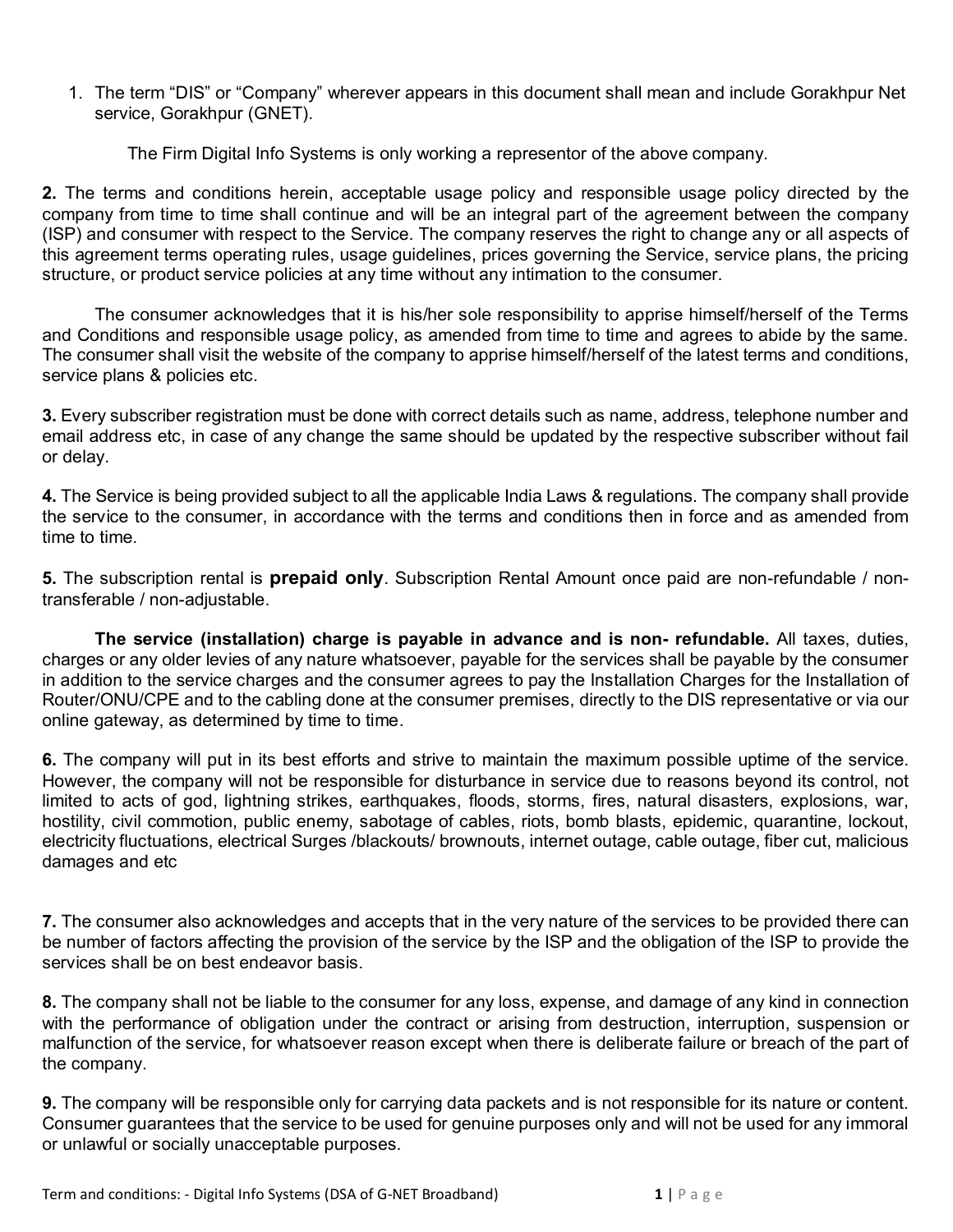**10.** Consumer acknowledges, accepts and specifically covenants that he is fully aware of the nature and terms of the service and acceptable usage policy. The consumer shall be exclusively responsible for making arrangements for getting the necessary hardware and software at his/her end. It is explicitly agreed that the company does not undertake any responsibility with regard to procuring, installing/ maintaining the hardware and or software at user end. However, the Customer Premises Equipment provided either by the company, as the case may be, shall be maintained with diligent care by the consumer.

**11.** The services stopped for non-payment or non-renewal of packages may be reactivated without any charges within 15 days from the date of such deactivation. Further, the consumer may place their connections in safe custody by a written request to the company, for a maximum period of 45 days. Post 45 days on inactive state of any account, 250 INR will be charged to re-activate.

**12.** Consumer hereby undertakes to indemnify and hold harmless the company against any liability which may arise for any and all, acts on the part of the consumer if availing the services.

**13.** The consumer shall take full and sole responsibility for preserving the secrecy of the password. The consumer acknowledges and accepts that considering the nature of the service there will be a need to change the password from time to time to avoid misuse and to maintain secrecy. The company shall not be responsible for any wrongful or unauthorized usage under any circumstances.

**14.** The service to be provided shall be exclusively to the consumer, the consumer shall not transfer, reassign, sell and or offer or promote the service to others or otherwise share the services with others including the affiliates of the consumer. Consumer shall not do anything that is detrimental to the company's interest.

**15.** The company shall have the right to terminate the services, without any prior notice to the consumer, in the event of breach of these terms and conditions on the part of the consumer. In the event of such termination by the company, the company shall not be liable to return any amount if the termination is by the consumer or for breach or failure on the part of the consumer.

**16.** The consumer acknowledges that the services are provided on "as is where is" basis the company, its employees, or, franchise and its associates make no warranty of any kind either service expressed, implied regarding the quality, accuracy or validity of the data and/or Information available on its systems, or residing on or passing through its interconnecting networks or that service will be uninterrupted or error free. The company expressly excludes any implied warranty of merchantability or fitness.

**17.** Telephony on internet under existing law shall be limited to PC to PC only and expressly PC to any landline or mobile number and vice-versa is prohibited. The consumers shall strictly comply with the above and the persons involved otherwise are being liable to be prosecuted with the penalty as prescribed under law.

**18.** It is illegal to terminate internet telephony calls to any public telephone number (PSTN, ISDN, PLMN etc) in India irrespective of whether the same originate in India or abroad.

**19.** The consumer agrees that the Broadband service is a single PC connection, the company shall not be responsible for any downgrade of service due to redistribution by the consumer to its own devices.

**20.** The company's entire liability and the consumer's exclusive remedy for any failure or breach on the part of the company shall be the return of the charges paid by the Consumer relating to the unexpired period of the use, the company disclaims all warranties and conditions express or implied including but not limited to implied warranties or conditions of merchantability, fitness for a particular purpose with regard to the services offered and in no event the company shall be liable for any other damages including special, indirect or consequential damages loss of profits business interruption whatsoever arising out of use or inability to use the services.

**21.** In using the service the consumer agrees to comply with all laws, regulations and rules applicable and hereby indemnifies the company against any claims, loss, damage or consequence arising from non-compliance of the consumer to any applicable laws, rules, regulations etc. The courts in Bhubaneswar shall have exclusive jurisdiction for any disputes arises out of the service.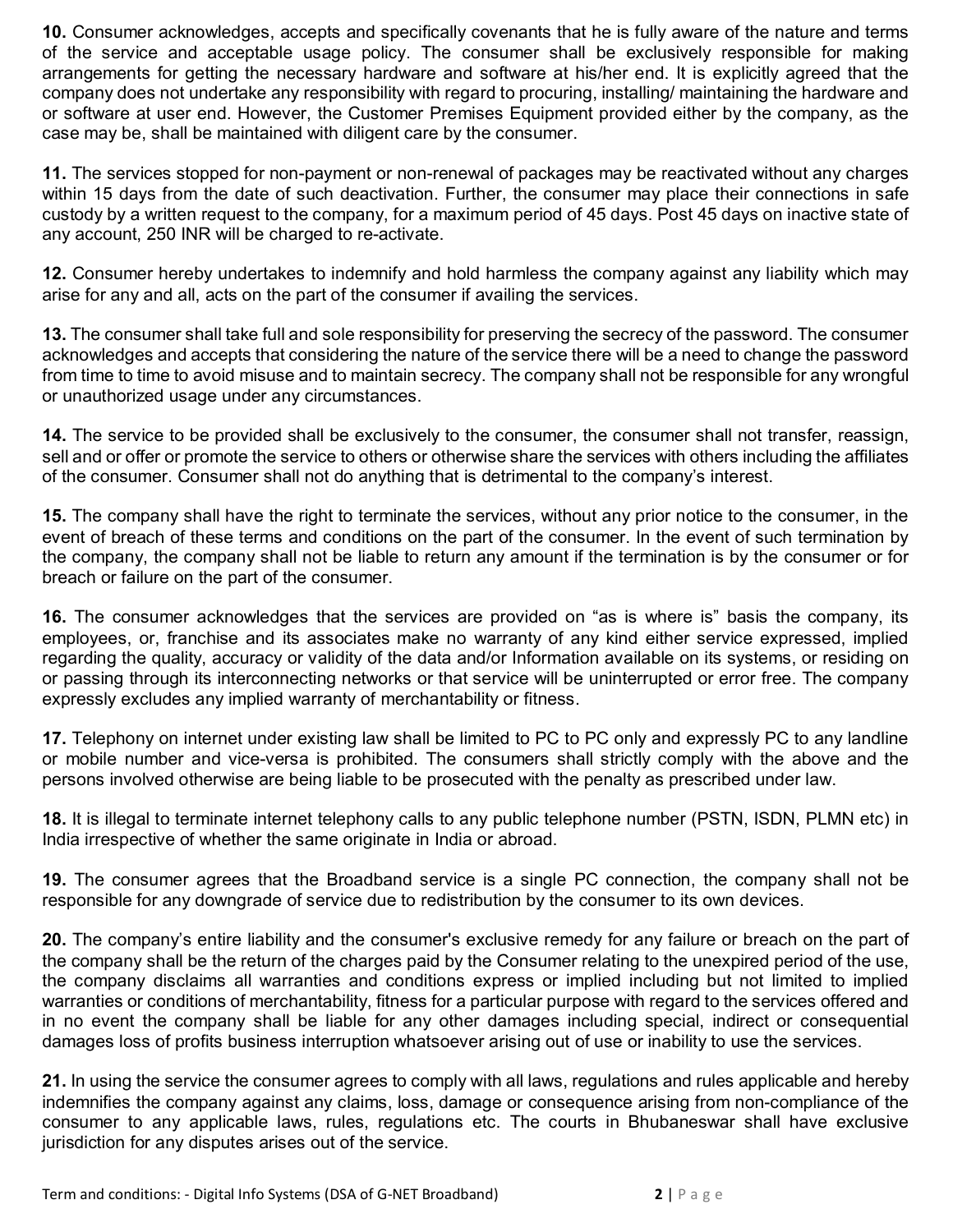**22.** The consumer hereby declares that he has read these terms and conditions and the order form completely and that he unconditionally agrees to abide by these terms and conditions and as is applicable from time to time.

**23.** The "backbone" i.e. the cables, switches, wireless equipment, etc. installed by the company shall not be removed/relocated these without prior consent from the company.

**24.** The consumer is required to intimate the company in advance in writing, in case they are installing a Wi-Fi router or access point on the service provided by the company. The consumer is required to ensure that his router SSID is in hidden mode and the access to the same is not open and is controlled by way of network key/encryption Key such equipment's shall carry such warranties as provided by the respective original equipment manufacturer. The consumer shall have no right or claim against the company for the failure of cable modem/router or any other hardware that are required to provide the services and shall be responsible for secured Wi-Fi access.

**25.** The company may accept the request for shifting of connection from the consumer only in case where the technical feasibility of the company is available in the desired new location and the consumer agrees to pay the charges fixed by the company.

**26.** The consumer expressly authorizes and permits the company to provide any information /message/ password related to service by way of SMS to his/her/its registered mobile and/or e-mail mentioned overleaf, at all times.

**27.** User acknowledges that spamming of emails is prohibited. Spamming is the transmission of any form of mail that can be interpreted as junk mail or mail generated via a distribution list, which the recipient has not specifically requested the company reserves the right to block the user's email id or even terminate the services if this is violated by any user.

**28.** The speed mentioned against various service plans are the maximum connectivity speed.

**29.** DIS support ends at the termination cable at the customer end only. Internet experience after a router or switch, won't be under DIS support scope. The best support is extended till a LAN connected computer only, provided the computer is at its best health and free from any kind of virus and malware.

**30.** DIS reserves the right to terminate any customer if any customer is found sharing the internet connection illegally to others without DIS permission or abusing the network nodes, which eventually disturbs other customers in the same node.

**31.** A DIS Customer account with a live subscription, cannot be paused or adjusted. It can only be cancelled and the customer will lose any funds associated with the subscription and pay for the next package he wants to subscribe.

**32.** There is no SLA or uptime guarantee on broadband connections, so no adjustments or refunds are done, in case of connectivity issues or whatsoever. Internet Leased Circuits holders come with 99.5% uptime guarantee and SLA agreement, so they are eligible for rental adjustments during their next billing cycle.

**33.** Port 25, 5060, 5061 is blocked for the whole network. Port 25 can be unblocked once you purchase a static IP from DIS and sign the IP declaration form stating your reason. Port 5060 and 5061 can be unblocked by leased line customers, once they submit their VOIP/OSP license copy with DIS. And any public IP access is blocked as well. In order to use your IP for external services like DDNS or Remote Screen or CCTV port forwarding, you will have to purchase a static IP from company.

34. The Customer has agreed to not to use the Services for any of the following activities:

- a). Voice communication from anywhere to anywhere by means of dialing a telephone number (PSTN/ISDN/PLMN).
- b). Originating the voice communication service from a telephone in India.
- c). Terminating the voice communication to telephone within India.
- d). Establishing connection to any Public Switched Network in India and/or establishing gateway between Internet & PSTN/ ISDN/PLMN in India.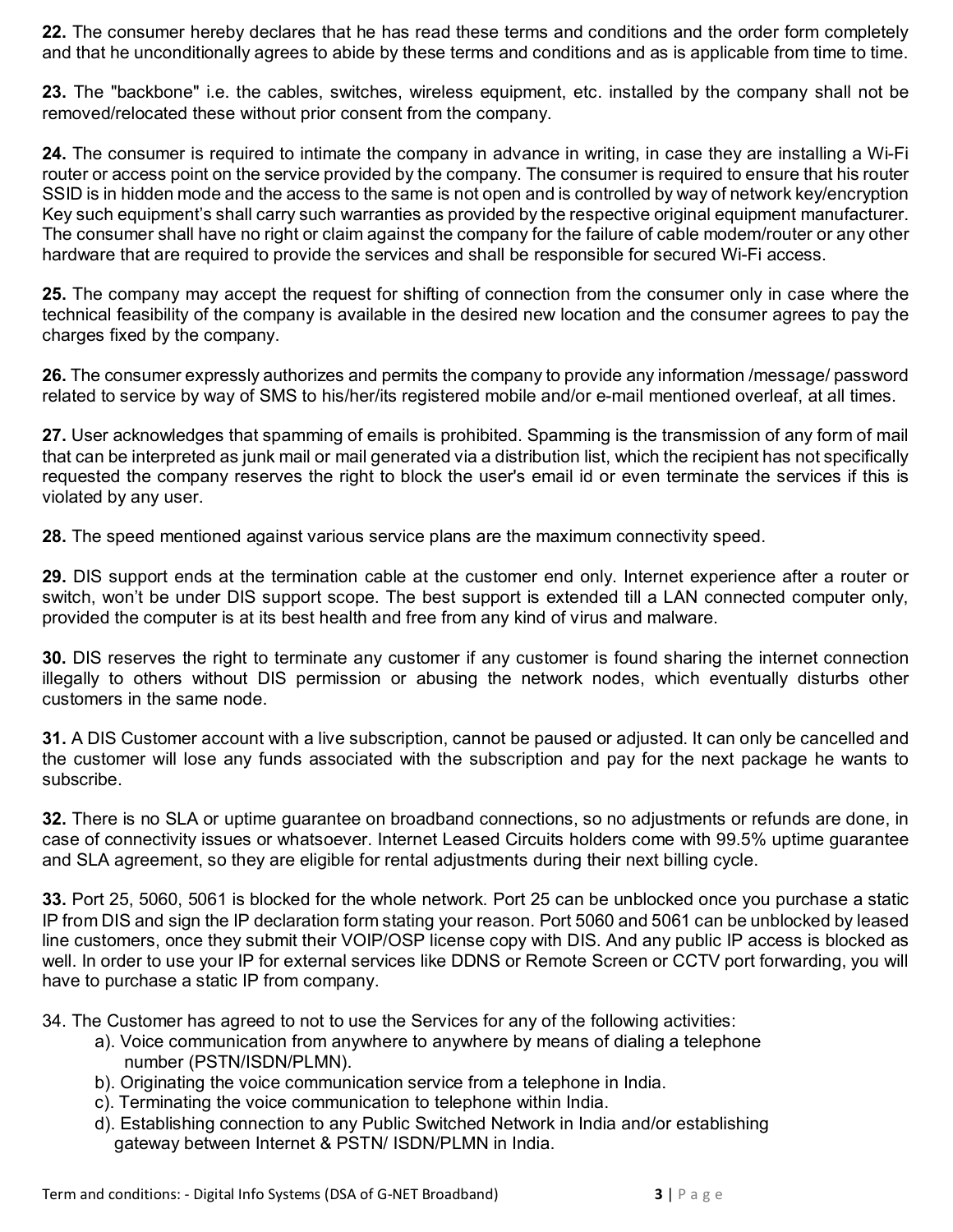- e). Use of dial up lines with outward dialing facility from nodes.
- f). Resell or cause to resell or offer to sell this Service.
- g). Interconnectivity with other ISPs.
- h). Distribution of software, programs or messages that may cause damage or annoyance to persons, data, and/or computer systems.
- i). Forging or misrepresenting a message header of an electronic transmission originating or passing through Network
- j). Child pornography, Harassment, Fraud, Copyright Infringement, Fake Social Networking Accounts, Denial of service attacks on our networks or are other customers as well as other Networks, Transmitting of unsolicited email to multiple recipients, sending large amounts of email repeatedly that annoys, harasses or threatens another person or entity, or attempts to use Network for SPAM
- k). Fraudulent activities including, but not limited to, intentional misrepresentations or misleading statements, writings or activities made with the intent that the person receiving it will act upon it; obtaining services with the intent to avoid payment; and hosting of phishing websites
- l). Unauthorized access includes the illegal or unauthorized access to other computers, accounts, or networks; accessing or attempting to access computer resources belonging to another party; attempting to penetrate security measures of other systems

## **Turnaround Time for Onsite Support:**

- Broadband Customers Within 24 hours or before.
- Business Broadband Customers Within 12-24 hours or before.
- Leased Line Customers Within 1-4 hours or before

### **Complaint Logging and communication:**

- User can use there portal to log a call and other details
- Directly call on +91-7376555533, +91-9838634065